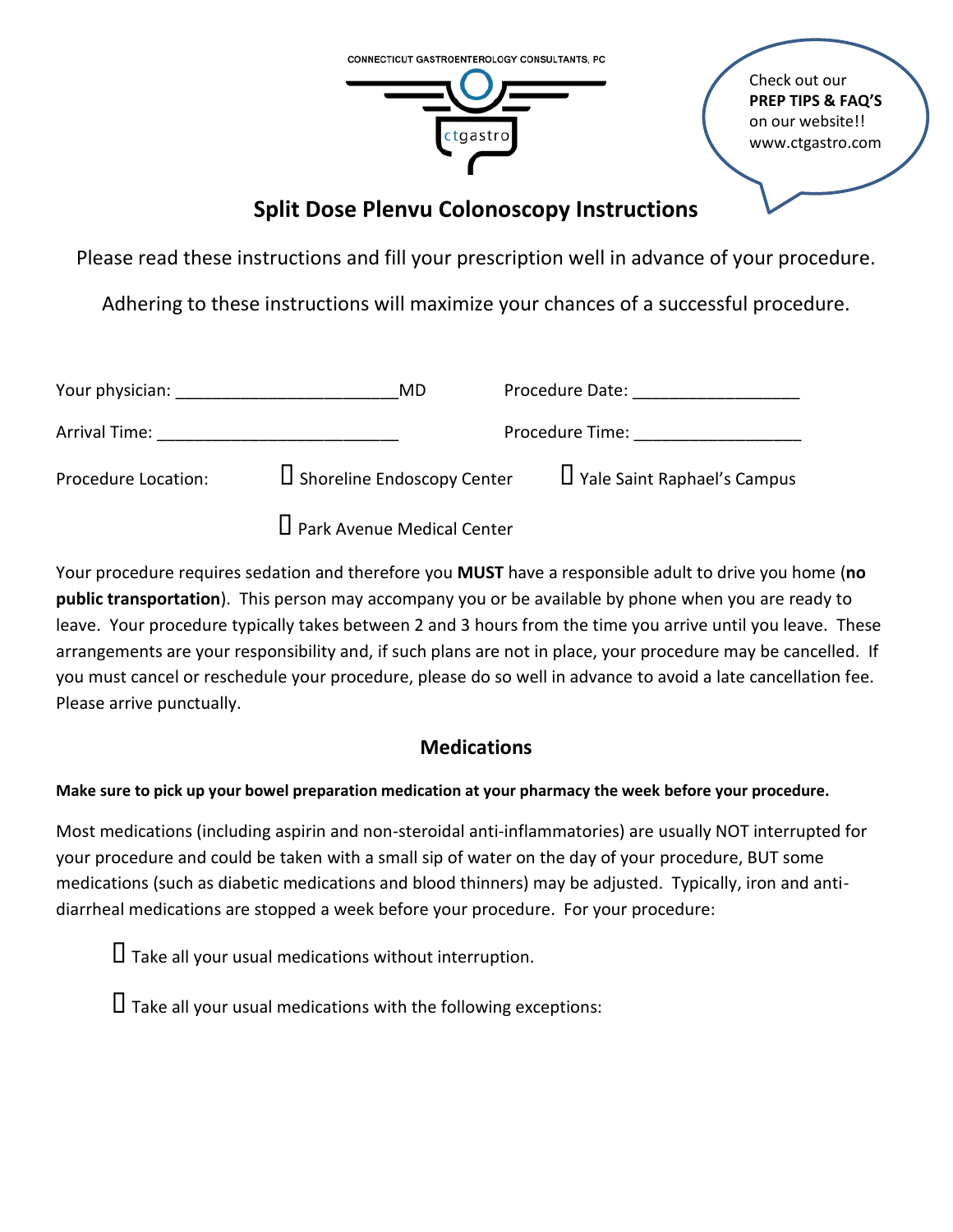### **Plenvu Bowel Prep Instructions**

Removing the contents of the colon is essential for a successful colonoscopy. If your bowel is not adequately cleansed, your exam may be limited, and abnormalities may be missed; your procedure could be prolonged; or your exam may be repeated / rescheduled.

## **THE DAY BEFORE your colonoscopy:**

**THE DAY BEFORE** your colonoscopy you can consume a LIGHT breakfast and LIGHT lunch with low fiber foods. **AVOID** whole grains, fibery foods (**NO** nuts, seeds, corn, popcorn, raw vegetables, leafy green vegetables or fruit/berry skins). You can **EAT** carbohydrates (white bread, white pasta, white rice, cereal without fiber), well cooked tender chicken, eggs, fish or lean meats, or mashed potatoes or cooked carrots.

#### **After lunch, only consume clear liquids for the reminder of the day and evening.**

**Clear liquids** include water, coffee/tea, clear broth/bouillon, soda, fruit juice (without pulp), sports drinks such as Gatorade, PowerAde, italian ice and jello. (**NO red jello or red liquids**). STAY HYDRATED BY DRINKING CLEAR LIQUIDS. Milk and other dairy products or substitutes are NOT allowed. NO alcoholic beverages.

## **THE EVENING BEFORE your colonoscopy:**

Consume only clear liquids for dinner. Stay hydrated through the prep with plenty of clear liquids.

At **6PM,** mix packet #1 of the Plenvu into 16 oz. of water and drink it**.** Follow with an additional 16 ounces of water.

**6 hours before your colonoscopy (at \_\_\_\_\_AM),** mix packet #2 (2 pouches total) of the Plenvu into 16 oz. of water and drink it**.** Follow with an additional 16 oz. of water.

#### **You must finish this second dose of the preparation at least 4 hours before your colonoscopy.**

If you are having trouble with the taste of the bowel prep solution, you can flavor it with white grape juice, tea bags, sugar, honey or lemon. Some find it helpful to add ice and drink it through a straw and eat lemon Italian ice afterward

### **\*\*\*\*\*\*\*\*NOTHING BY MOUTH 4 HOURS BEFORE YOUR PROCEDURE\*\*\*\*\*\*\*\***

After taking the laxative prep, you will have diarrhea. In general, stay well hydrated - this will help you feel well and improve the quality of your prep. Rarely, patients experience abdominal cramps, bloating, discomfort or nausea and if this occurs, give yourself a short break of about 30 minutes. These symptoms typically improve with time or with bowel movements.

**\_\_\_\_\_\_\_\_\_\_\_\_\_\_\_\_\_\_\_\_\_\_\_\_\_\_\_\_\_\_\_\_\_\_\_\_\_\_\_\_\_\_\_\_\_\_\_\_\_\_\_\_\_\_\_\_\_\_\_\_\_\_\_\_\_\_\_\_\_\_\_\_\_\_\_\_\_\_\_\_\_\_\_\_\_\_\_\_\_\_**

# **Please call with any questions, concerns or symptoms (203) 777-0304.**